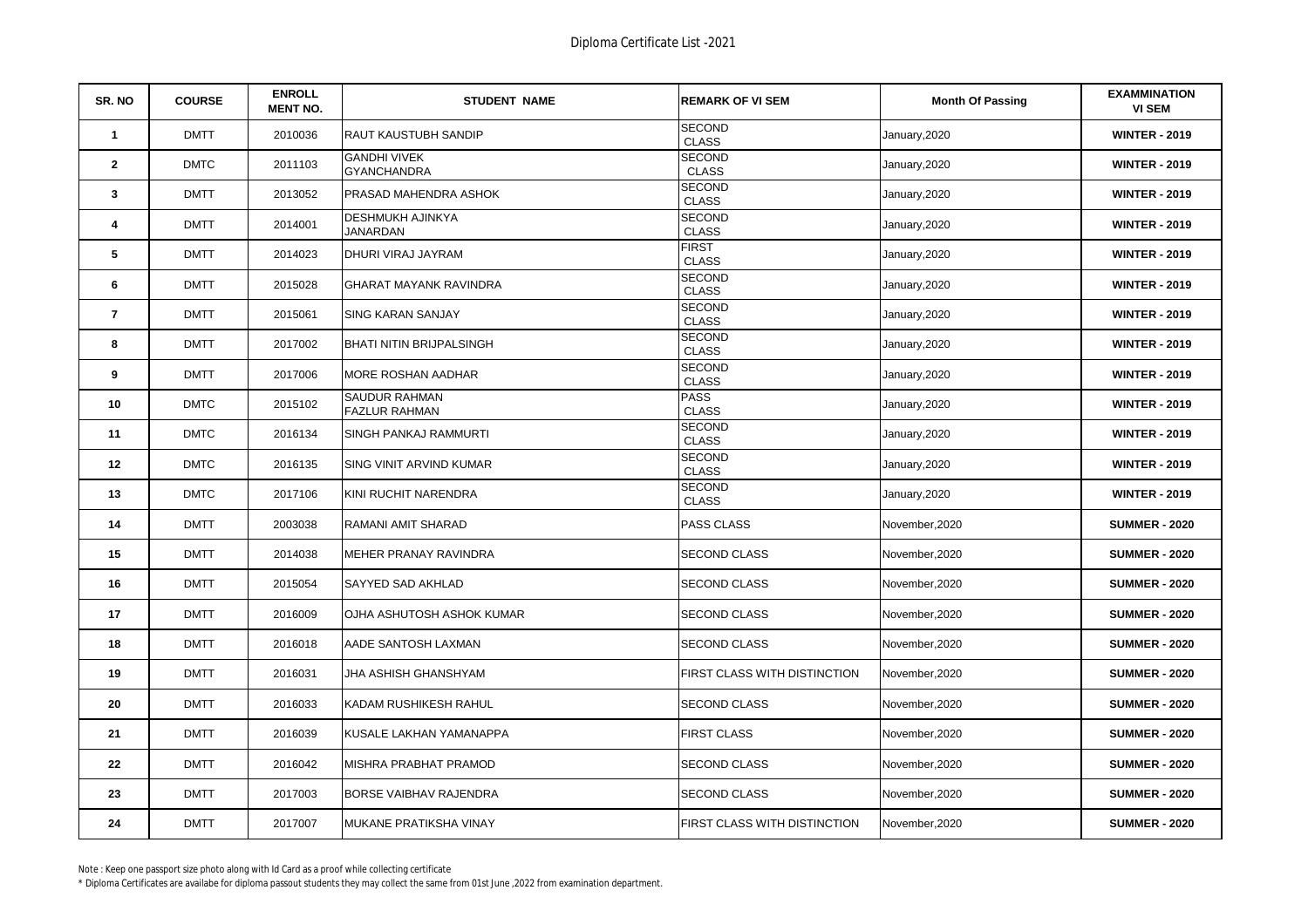| 25 | <b>DMTT</b> | 2017008 | PAL DHARMENDRA RAMDHANI      | <b>SECOND CLASS</b>          | November, 2020 | <b>SUMMER - 2020</b> |
|----|-------------|---------|------------------------------|------------------------------|----------------|----------------------|
| 26 | <b>DMTT</b> | 2017018 | <b>BHOIR SIDDHI SACHIN</b>   | <b>FIRST CLASS</b>           | November, 2020 | <b>SUMMER - 2020</b> |
| 27 | <b>DMTT</b> | 2017021 | CHODHARI PARTH MANDAN        | <b>FIRST CLASS</b>           | November, 2020 | <b>SUMMER - 2020</b> |
| 28 | <b>DMTT</b> | 2017022 | DANDEKAR MANALI DINESH       | <b>FIRST CLASS</b>           | November, 2020 | <b>SUMMER - 2020</b> |
| 29 | <b>DMTT</b> | 2017023 | <b>DESALE SAKSHI DILIP</b>   | <b>FIRST CLASS</b>           | November, 2020 | <b>SUMMER - 2020</b> |
| 30 | <b>DMTT</b> | 2017024 | <b>HALDE AMEY GANGARAM</b>   | FIRST CLASS WITH DISTINCTION | November, 2020 | <b>SUMMER - 2020</b> |
| 31 | <b>DMTT</b> | 2017025 | JADHAV PRAJYOT PRAKASH       | <b>FIRST CLASS</b>           | November, 2020 | <b>SUMMER - 2020</b> |
| 32 | <b>DMTT</b> | 2017026 | JAIN SHIVAM NITIN            | <b>FIRST CLASS</b>           | November, 2020 | <b>SUMMER - 2020</b> |
| 33 | <b>DMTT</b> | 2017027 | KADU DIVYA KESHAV            | <b>FIRST CLASS</b>           | November, 2020 | <b>SUMMER - 2020</b> |
| 34 | <b>DMTT</b> | 2017028 | KAMBLI RUTURAJ RAVINDRA      | <b>FIRST CLASS</b>           | November, 2020 | <b>SUMMER - 2020</b> |
| 35 | <b>DMTT</b> | 2017029 | KENI SHRADDHA NAMDEV         | <b>FIRST CLASS</b>           | November, 2020 | <b>SUMMER - 2020</b> |
| 36 | <b>DMTT</b> | 2017030 | KOTICHA FALAK RAKESH         | FIRST CLASS WITH DISTINCTION | November, 2020 | <b>SUMMER - 2020</b> |
| 37 | <b>DMTT</b> | 2017032 | MEHER SALONI VINOD           | <b>FIRST CLASS</b>           | November, 2020 | <b>SUMMER - 2020</b> |
| 38 | <b>DMTT</b> | 2017033 | MORE MANAS MOTIRAM           | <b>FIRST CLASS</b>           | November, 2020 | <b>SUMMER - 2020</b> |
| 39 | <b>DMTT</b> | 2017034 | <b>MORE YASH RAJENDRA</b>    | <b>FIRST CLASS</b>           | November, 2020 | <b>SUMMER - 2020</b> |
| 40 | <b>DMTT</b> | 2017035 | PANDEY VIVEK KUMAR           | <b>FIRST CLASS</b>           | November, 2020 | <b>SUMMER - 2020</b> |
| 41 | <b>DMTT</b> | 2017038 | POSHIRKAR RAJ SANTOSH        | <b>FIRST CLASS</b>           | November, 2020 | <b>SUMMER - 2020</b> |
| 42 | <b>DMTT</b> | 2017040 | SAHU SANKAR SURYANARAYAN     | <b>FIRST CLASS</b>           | November, 2020 | <b>SUMMER - 2020</b> |
| 43 | <b>DMTT</b> | 2017041 | SAWANT VINAY CHANDRAKANT     | FIRST CLASS                  | November, 2020 | <b>SUMMER - 2020</b> |
| 44 | <b>DMTT</b> | 2017042 | SAYYED MOHD. ZOHRAIN ALIRAZA | <b>FIRST CLASS</b>           | November, 2020 | <b>SUMMER - 2020</b> |
| 45 | <b>DMTT</b> | 2017048 | TARAI SARATHI TRINATH        | FIRST CLASS WITH DISTICTION  | November, 2020 | <b>SUMMER - 2020</b> |
| 46 | <b>DMTT</b> | 2018003 | <b>BHOSALE ROHIT RAJARAM</b> | FIRST CLASS WITH DISTINCTION | November, 2020 | <b>SUMMER - 2020</b> |
| 47 | <b>DMTT</b> | 2018005 | CHAUDHARI RAHUL SUNIL        | <b>FIRST CLASS</b>           | November, 2020 | <b>SUMMER - 2020</b> |
| 48 | <b>DMTT</b> | 2018006 | CHAUHAN GOPAL PRAKASH        | <b>FIRST CLASS</b>           | November, 2020 | <b>SUMMER - 2020</b> |
| 49 | <b>DMTT</b> | 2018017 | SINGH AMIT RAMPRAVESH        | <b>FIRST CLASS</b>           | November, 2020 | <b>SUMMER - 2020</b> |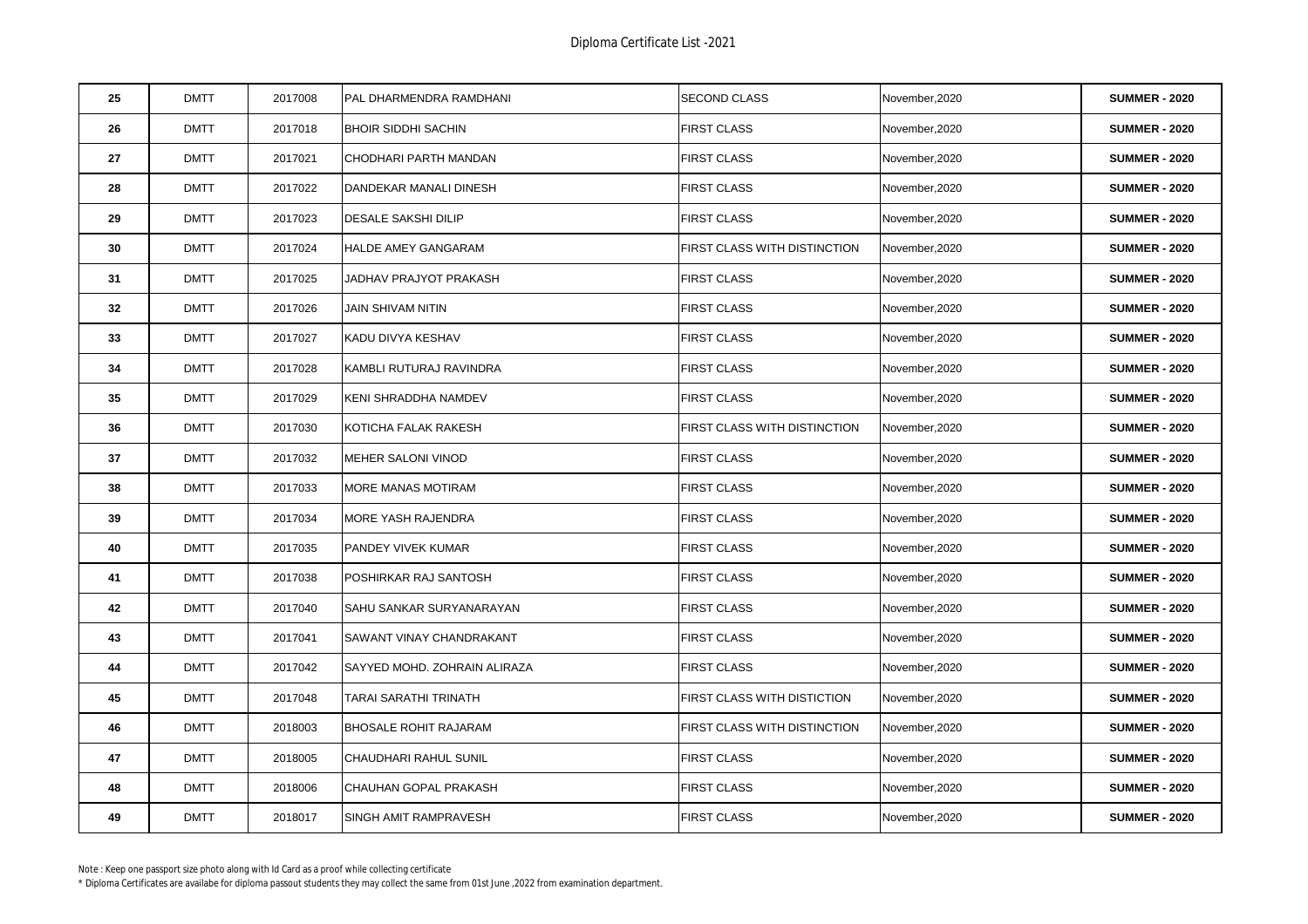| 50 | <b>DMTC</b> | 2012143 | KUNBEE RAHUL TRIVENI KUMAR         | <b>SECOND CLASS</b>          | November, 2020 | <b>SUMMER - 2020</b> |
|----|-------------|---------|------------------------------------|------------------------------|----------------|----------------------|
| 51 | <b>DMTC</b> | 2014145 | SANKHE SAURABH NITIN               | <b>SECOND CLASS</b>          | November, 2020 | <b>SUMMER - 2020</b> |
| 52 | <b>DMTC</b> | 2016122 | <b>GUPTA ABHISHEK KAVINDRANATH</b> | <b>SECOND CLASS</b>          | November, 2020 | <b>SUMMER - 2020</b> |
| 53 | <b>DMTC</b> | 2016128 | MISHRA KUNDAN SHYAM                | <b>FIRST CLASS</b>           | November, 2020 | <b>SUMMER - 2020</b> |
| 54 | <b>DMTC</b> | 2017049 | THAKUR HARSH AVINASH               | <b>FIRST CLASS</b>           | November, 2020 | <b>SUMMER - 2020</b> |
| 55 | <b>DMTC</b> | 2017118 | <b>BANIYA HIMANSHU BASANT</b>      | <b>FIRST CLASS</b>           | November, 2020 | <b>SUMMER - 2020</b> |
| 56 | <b>DMTC</b> | 2017120 | CHAUDHARI SAKSHI JAYBHARAT         | <b>FIRST CLASS</b>           | November, 2020 | <b>SUMMER - 2020</b> |
| 57 | <b>DMTC</b> | 2017121 | CHAUDHARI VAIBHAV JITENDRA         | <b>FIRST CLASS</b>           | November, 2020 | <b>SUMMER - 2020</b> |
| 58 | <b>DMTC</b> | 2017124 | <b>GAUD SUNNY VIJAYPRAKASH</b>     | <b>FIRST CLASS</b>           | November, 2020 | <b>SUMMER - 2020</b> |
| 59 | <b>DMTC</b> | 2017125 | <b>GHARAT ADITYA KIRAN</b>         | <b>FIRST CLASS</b>           | November, 2020 | <b>SUMMER - 2020</b> |
| 60 | <b>DMTC</b> | 2017126 | <b>GHUME PRATIKSHA PRADEEP</b>     | FIRST CLASS WITH DISTINCTION | November, 2020 | <b>SUMMER - 2020</b> |
| 61 | <b>DMTC</b> | 2017128 | KANTI RAKESH ARUN                  | <b>FIRST CLASS</b>           | November, 2020 | <b>SUMMER - 2020</b> |
| 62 | <b>DMTC</b> | 2017130 | KASAR KUNAL RAJENDRA               | FIRST CLASS                  | November, 2020 | <b>SUMMER - 2020</b> |
| 63 | <b>DMTC</b> | 2017131 | NAGARIYA ZENIL SANJAY              | <b>FIRST CLASS</b>           | November, 2020 | <b>SUMMER - 2020</b> |
| 64 | <b>DMTC</b> | 2017134 | PATIL PRAJESH SUNIL                | <b>FIRST CLASS</b>           | November, 2020 | <b>SUMMER - 2020</b> |
| 65 | <b>DMTC</b> | 2017136 | PATIL TANMAY MANOHAR               | <b>FIRST CLASS</b>           | November, 2020 | <b>SUMMER - 2020</b> |
| 66 | <b>DMTC</b> | 2017137 | RAUL ABHINAV ASHOK                 | <b>FIRST CLASS</b>           | November, 2020 | <b>SUMMER - 2020</b> |
| 67 | <b>DMTC</b> | 2017140 | SHAIKH MOHD. SAQLAIN ISMAIL        | <b>FIRST CLASS</b>           | November, 2020 | <b>SUMMER - 2020</b> |
| 68 | <b>DMTC</b> | 2017141 | SHRIVASTAV HIMANSHU SHUSAN         | <b>FIRST CLASS</b>           | November, 2020 | <b>SUMMER - 2020</b> |
| 69 | <b>DMTC</b> | 2017142 | SINGH SHUBHAM DEVENDRA             | <b>FIRST CLASS</b>           | November, 2020 | <b>SUMMER - 2020</b> |
| 70 | <b>DMTC</b> | 2017144 | TARE JANMESH HARESHWAR             | <b>FIRST CLASS</b>           | November, 2020 | <b>SUMMER - 2020</b> |
| 71 | <b>DMTC</b> | 2017145 | TEMULKAR ADITI VISHWAS             | FIRST CLASS WITH DISTINCTION | November,2020  | <b>SUMMER - 2020</b> |
| 72 | <b>DMTC</b> | 2017149 | TURAMBEKAR HARSHAL MAHESH          | <b>FIRST CLASS</b>           | November, 2020 | <b>SUMMER - 2020</b> |
| 73 | <b>DMTC</b> | 2017150 | UMALKAR ANUJA ASHOK                | FIRST CLASS WITH DISTINCTION | November, 2020 | <b>SUMMER - 2020</b> |
| 74 | <b>DMTC</b> | 2017152 | <b>WADE PRAJYOT HARESHWAR</b>      | <b>FIRST CLASS</b>           | November, 2020 | <b>SUMMER - 2020</b> |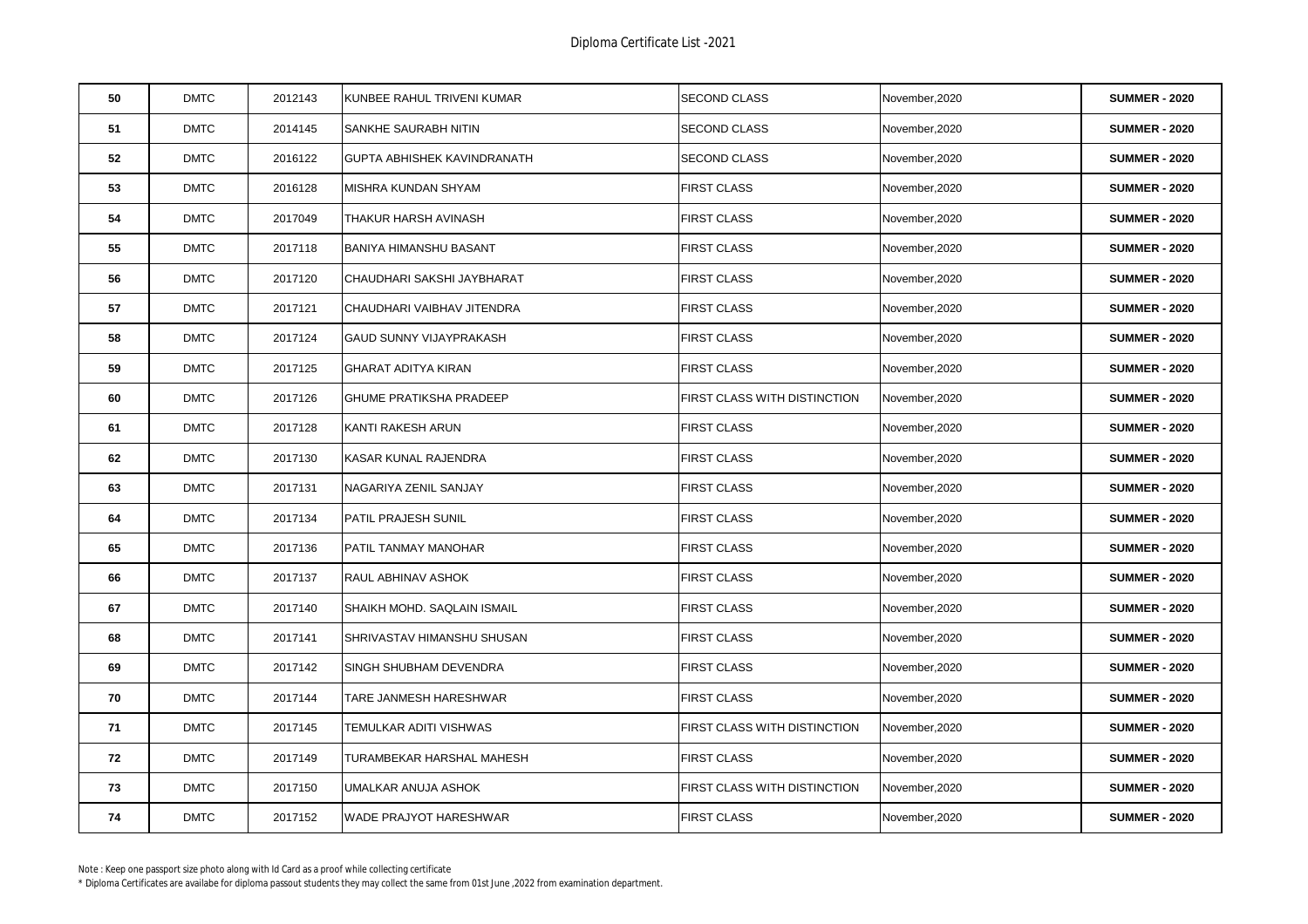| 75 | <b>DMTC</b> | 2018101 | BOHAREE TAHA NUROODDIN      | <b>FIRST CLASS</b>           | November, 2020 | <b>SUMMER - 2020</b> |
|----|-------------|---------|-----------------------------|------------------------------|----------------|----------------------|
| 76 | <b>DMTC</b> | 2018102 | CHAUHAN ANAND RAMESH        | <b>FIRST CLASS</b>           | November, 2020 | <b>SUMMER - 2020</b> |
| 77 | <b>DMTC</b> | 2018104 | JADHAV RUTVI SANJAY         | FIRST CLASS WITH DISTINCTION | November, 2020 | <b>SUMMER - 2020</b> |
| 78 | <b>DMTC</b> | 2018105 | KANOJIA ROHIT RAJKUMAR      | <b>FIRST CLASS</b>           | November, 2020 | <b>SUMMER - 2020</b> |
| 79 | <b>DMTC</b> | 2018106 | KHAN IRFAAN FATAB           | <b>FIRST CLASS</b>           | November, 2020 | <b>SUMMER - 2020</b> |
| 80 | <b>DMTC</b> | 2018107 | <b>MACHHI HRUTIKA MANOJ</b> | <b>FIRST CLASS</b>           | November, 2020 | <b>SUMMER - 2020</b> |
| 81 | <b>DMTC</b> | 2018108 | MAHAJAN RAHUL PUNDLIK       | <b>SECOND CLASS</b>          | November, 2020 | <b>SUMMER - 2020</b> |
| 82 | <b>DMTC</b> | 2018110 | MUNDRALKAR RUSHIKESH TANAJI | <b>FIRST CLASS</b>           | November, 2020 | <b>SUMMER - 2020</b> |
| 83 | <b>DMTC</b> | 2018113 | PATIL AMISHA RAJENDRA       | <b>FIRST CLASS</b>           | November, 2020 | <b>SUMMER - 2020</b> |
| 84 | <b>DMTC</b> | 2018114 | PATIL BHAVIK SHIVAJI        | <b>FIRST CLASS</b>           | November, 2020 | <b>SUMMER - 2020</b> |
| 85 | <b>DMTC</b> | 2018115 | PATIL NEHA NITIN            | <b>FIRST CLASS</b>           | November, 2020 | <b>SUMMER - 2020</b> |
| 86 | <b>DMTC</b> | 2018116 | SHAH MILESH JHUTAN          | <b>FIRST CLASS</b>           | November, 2020 | <b>SUMMER - 2020</b> |
| 87 | <b>DMTC</b> | 2018118 | SHARMA ROHITKUMAR RAMESH    | FIRST CLASS                  | November, 2020 | <b>SUMMER - 2020</b> |
| 88 | <b>DMTC</b> | 2018121 | SURYAWANSHI PRANALI GAJANAN | <b>FIRST CLASS</b>           | November, 2020 | <b>SUMMER - 2020</b> |
| 89 | <b>DMTC</b> | 2018122 | TANDEL VRUSHALI VASUDEV     | <b>FIRST CLASS</b>           | November, 2020 | <b>SUMMER - 2020</b> |
| 90 | <b>DMTC</b> | 2018123 | THAKUR AMIT ARUN            | <b>FIRST CLASS</b>           | November,2020  | <b>SUMMER - 2020</b> |
| 91 | <b>DMTC</b> | 2018125 | VARMA ALOK SHRIPAL          | FIRST CLASS WITH DISTINCTION | November, 2020 | <b>SUMMER - 2020</b> |
| 92 | <b>DMTC</b> | 2018126 | VARULE BHUSHAN MUKESH       | <b>FIRST CLASS</b>           | November, 2020 | <b>SUMMER - 2020</b> |
| 93 | <b>DMTC</b> | 2018128 | YADAV ABHISHEK ANIL         | <b>FIRST CLASS</b>           | November, 2020 | <b>SUMMER - 2020</b> |
| 94 | <b>DMTC</b> | 2018131 | YADAV SUNAINA DEEPRAJ       | <b>FIRST CLASS</b>           | November, 2020 | <b>SUMMER - 2020</b> |
| 95 | <b>DKT</b>  | 2013214 | RAUT POOJA NANDKUMAR        | <b>SECOND CLASS</b>          | November, 2020 | <b>SUMMER - 2020</b> |
| 96 | <b>DKT</b>  | 2013222 | VELYANDAN TRUPTI MANIRAJAN  | <b>FIRST CLASS</b>           | November, 2020 | <b>SUMMER - 2020</b> |
| 97 | <b>DKT</b>  | 2017204 | KAMAT SURAJ DINESH          | FIRST CLASS WITH DISTINCTION | November, 2020 | <b>SUMMER - 2020</b> |
| 98 | <b>DKT</b>  | 2017208 | MISHRA ANURAG SUBHASH       | FIRST CLASS WITH DISTINCTION | November, 2020 | <b>SUMMER - 2020</b> |
| 99 | <b>DKT</b>  | 2017209 | PAGDHARE UNNATI VISHWANATH  | <b>FIRST CLASS</b>           | November, 2020 | <b>SUMMER - 2020</b> |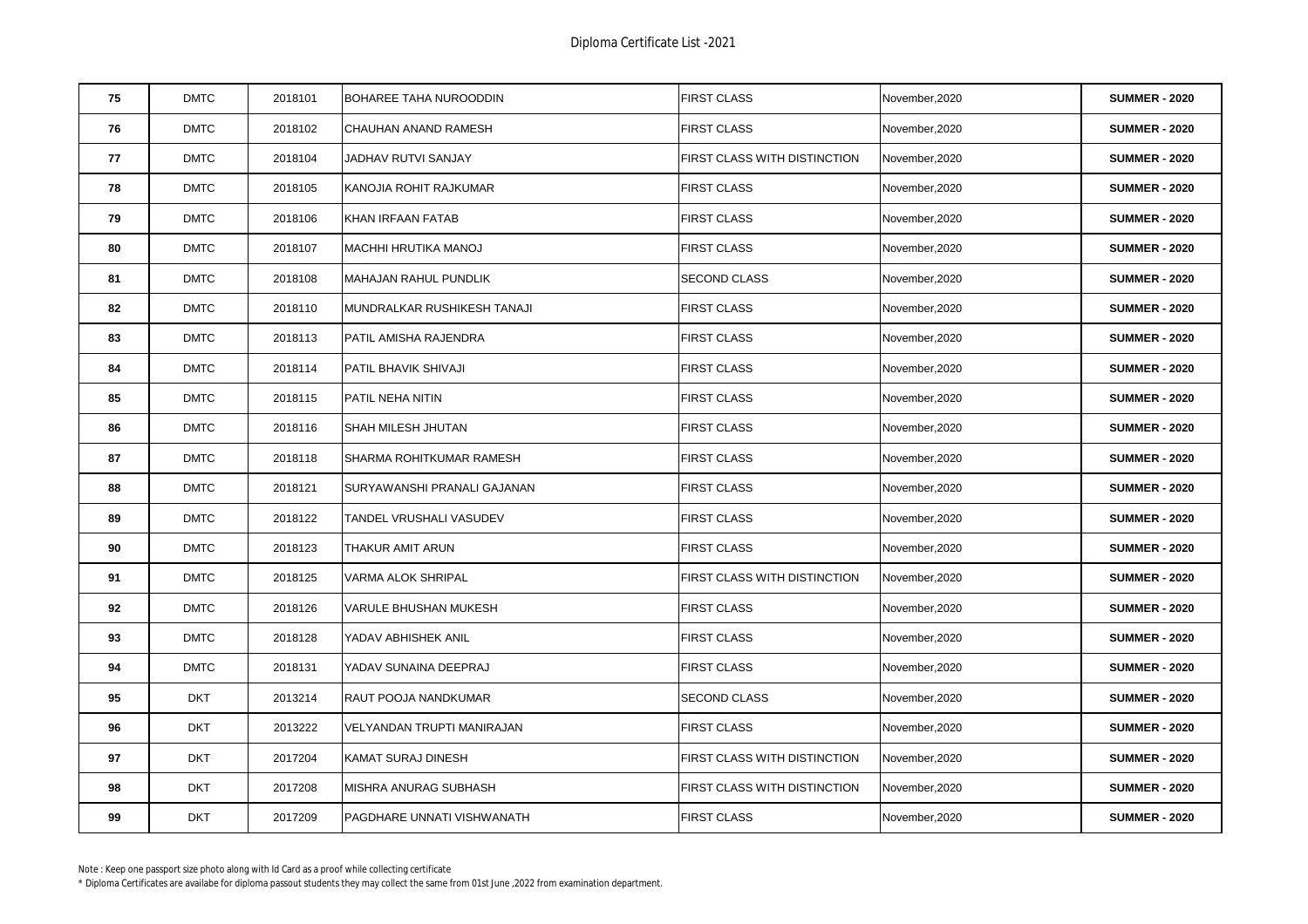| 100 | <b>DKT</b>  | 2017211 | PARIHAR HENIL BHARAT           | FIRST CLASS WITH DISTINCTION        | November, 2020  | <b>SUMMER - 2020</b> |
|-----|-------------|---------|--------------------------------|-------------------------------------|-----------------|----------------------|
| 101 | <b>DKT</b>  | 2017213 | UPADHYAY ABHIJEET KAMLESH      | FIRST CLASS WITH DISTINCTION        | November, 2020  | <b>SUMMER - 2020</b> |
| 102 | <b>DKT</b>  | 2018202 | KANNOJIA SURAJ BACHULAL        | <b>FIRST CLASS WITH DISTINCTION</b> | November, 2020  | <b>SUMMER - 2020</b> |
| 103 | <b>DMTT</b> | 2010210 | YADAV ANIL KUMAR               | <b>SECOND CLASS</b>                 | April, 2021     | <b>WINTER - 2020</b> |
| 104 | <b>DMTT</b> | 2013075 | YADAV ANIKET ANIL              | <b>SECOND CLASS</b>                 | April, 2021     | <b>WINTER - 2020</b> |
| 105 | <b>DMTT</b> | 2015046 | PATIL SAURABH VILAS            | <b>SECOND CLASS</b>                 | April, 2021     | <b>WINTER - 2020</b> |
| 106 | <b>DMTT</b> | 2016045 | PATIL JANMESH DEVNATH          | <b>SECOND CLASS</b>                 | April, 2021     | <b>WINTER - 2020</b> |
| 107 | <b>DMTT</b> | 2017031 | KUTE GAURAV SANTOSH            | <b>FIRST CLASS</b>                  | April, 2021     | <b>WINTER - 2020</b> |
| 108 | <b>DMTC</b> | 2012135 | KAMBLE SHUDDHODHAN RAJU        | <b>FIRST CLASS</b>                  | April, 2021     | <b>WINTER - 2020</b> |
| 109 | <b>DMTC</b> | 2012147 | MAURYA SANDEEP PARASNATH       | <b>SECOND CLASS</b>                 | April, 2021     | <b>WINTER - 2020</b> |
| 110 | <b>DMTC</b> | 2017138 | SEHGAL VARUN NAVAL             | <b>FIRST CLASS</b>                  | April, 2021     | <b>WINTER - 2020</b> |
| 111 | <b>DMTC</b> | 2017151 | <b>VANNE MOHIT RAVINDRA</b>    | <b>FIRST CLASS</b>                  | April, 2021     | <b>WINTER - 2020</b> |
| 112 | <b>DMTC</b> | 2018129 | YADAV AVINASH KRISHNAKANT      | <b>FIRST CLASS</b>                  | April, 2021     | <b>WINTER - 2020</b> |
| 113 | <b>DKT</b>  | 2014204 | <b>MOMIN RAHIL KALEEM</b>      | <b>FIRST CLASS</b>                  | April, 2021     | <b>WINTER - 2020</b> |
| 114 | <b>DMTT</b> | 2016035 | KAMBLE SANKET SAKHARAM         | <b>SECOND CLASS</b>                 | September, 2021 | <b>SUMMER - 2021</b> |
| 115 | <b>DMTT</b> | 2017037 | PAWAR DEVESH MOTHABHAU         | <b>FIRST CLASS</b>                  | September,2021  | <b>SUMMER - 2021</b> |
| 116 | <b>DMTT</b> | 2018025 | DHAKDE PRANJU ASHOK            | <b>FIRST CLASS</b>                  | September, 2021 | <b>SUMMER - 2021</b> |
| 117 | <b>DMTT</b> | 2018026 | DIGRASE PRANAY NAMDEORAO       | FIRST CLASS WITH DISTINCTION        | September, 2021 | <b>SUMMER - 2021</b> |
| 118 | <b>DMTT</b> | 2018027 | GAHALA RUTUJA SANJAY           | <b>FIRST CLASS</b>                  | September, 2021 | <b>SUMMER - 2021</b> |
| 119 | <b>DMTT</b> | 2018028 | <b>GANDHI TUSHAR MANSUKH</b>   | FIRST CLASS WITH DISTINCTION        | September, 2021 | <b>SUMMER - 2021</b> |
| 120 | <b>DMTT</b> | 2018031 | <b>GHARAT ATHARV DEEPAK</b>    | FIRST CLASS                         | September, 2021 | <b>SUMMER - 2021</b> |
| 121 | <b>DMTT</b> | 2018033 | <b>GHARAT DHRUVIK ANIL</b>     | FIRST CLASS WITH DISTINCTION        | September, 2021 | <b>SUMMER - 2021</b> |
| 122 | <b>DMTT</b> | 2018034 | <b>GHARAT RITIK VIKRAM</b>     | FIRST CLASS                         | September, 2021 | <b>SUMMER - 2021</b> |
| 123 | <b>DMTT</b> | 2018036 | <b>GHARAT VRUNMAY SAMADHAN</b> | FIRST CLASS WITH DISTINCTION        | September,2021  | <b>SUMMER - 2021</b> |
| 124 | <b>DMTT</b> | 2018038 | <b>GOSAVI ANUSHKA RAMESH</b>   | <b>FIRST CLASS</b>                  | September, 2021 | <b>SUMMER - 2021</b> |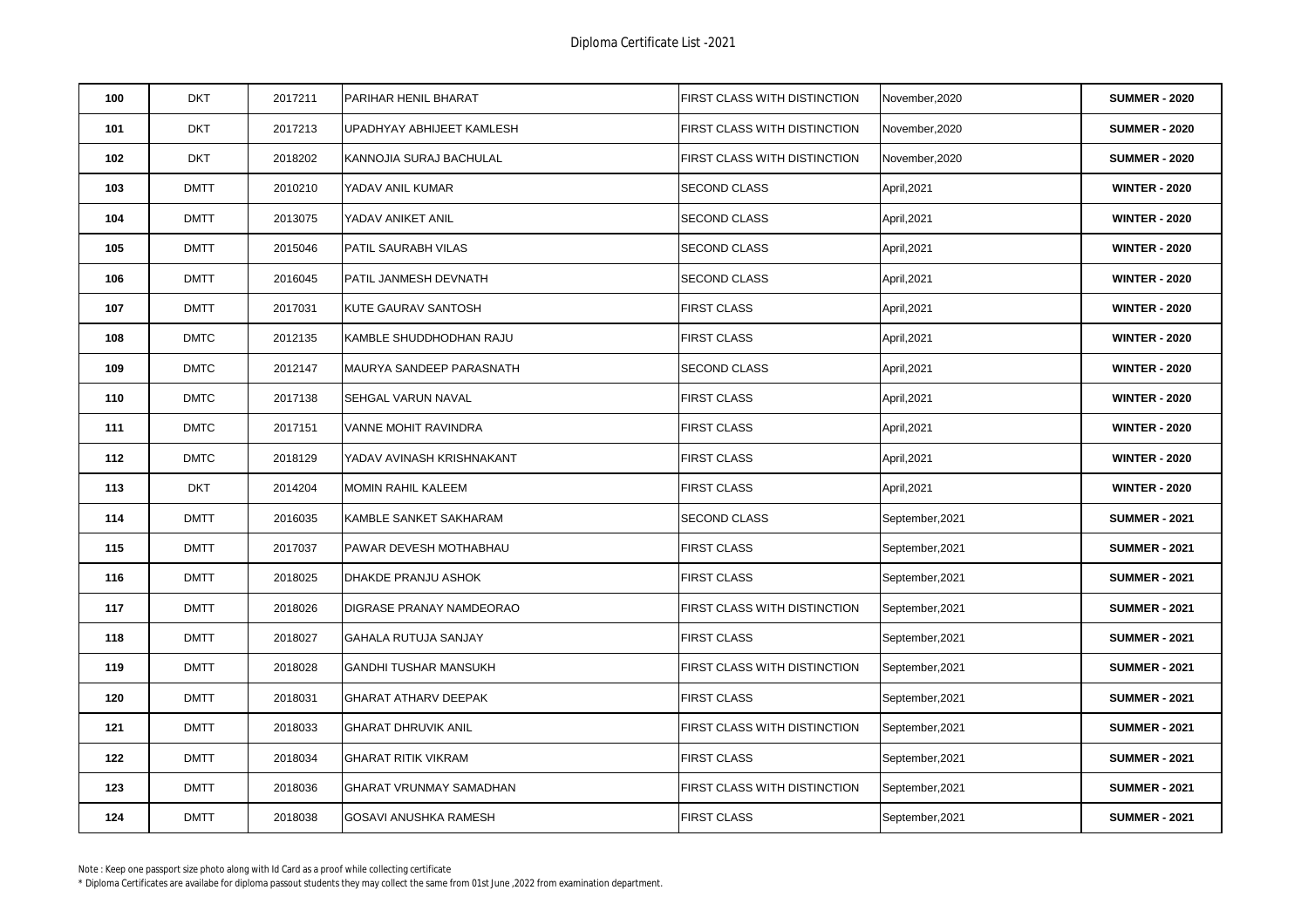| 125 | <b>DMTT</b> | 2018039 | <b>GUPTA SACHIN RAMBACHAN</b>  | <b>FIRST CLASS</b>                  | September, 2021 | <b>SUMMER - 2021</b> |
|-----|-------------|---------|--------------------------------|-------------------------------------|-----------------|----------------------|
| 126 | <b>DMTT</b> | 2018041 | KADU DISHANGI PRAKASH          | FIRST CLASS WITH DISTINCTION        | September, 2021 | <b>SUMMER - 2021</b> |
| 127 | <b>DMTT</b> | 2018042 | KAMBLE HARSHAK SANTOSH         | FIRST CLASS WITH DISTINCTION        | September, 2021 | <b>SUMMER - 2021</b> |
| 128 | <b>DMTT</b> | 2018043 | KENI DRASHTI TUSHAR            | FIRST CLASS WITH DISTINCTION        | September, 2021 | <b>SUMMER - 2021</b> |
| 129 | <b>DMTT</b> | 2018045 | KHATIK SUFYAN AHMAD ABDULA HAI | FIRST CLASS WITH DISTINCTION        | September, 2021 | <b>SUMMER - 2021</b> |
| 130 | <b>DMTT</b> | 2018049 | PAGDHARE SALONI SANJAY         | FIRST CLASS WITH DISTINCTION        | September, 2021 | <b>SUMMER - 2021</b> |
| 131 | <b>DMTT</b> | 2018051 | PAWAR SWAPNIL NIVAS            | <b>FIRST CLASS WITH DISTINCTION</b> | September, 2021 | <b>SUMMER - 2021</b> |
| 132 | <b>DMTT</b> | 2018053 | RATHOD KARTIK NILKANTH         | <b>FIRST CLASS WITH DISTINCTION</b> | September, 2021 | <b>SUMMER - 2021</b> |
| 133 | <b>DMTT</b> | 2018054 | RAUT CHIRAG JITENDRA           | FIRST CLASS WITH DISTINCTION        | September, 2021 | <b>SUMMER - 2021</b> |
| 134 | <b>DMTT</b> | 2018056 | RAUT NISHANT MAHESH            | FIRST CLASS WITH DISTINCTION        | September, 2021 | <b>SUMMER - 2021</b> |
| 135 | <b>DMTT</b> | 2018059 | RAVARIA NIKHIL AMBA            | FIRST CLASS WITH DISTINCTION        | September, 2021 | <b>SUMMER - 2021</b> |
| 136 | <b>DMTT</b> | 2018062 | SHINDE VAIBHAVI VILAS          | FIRST CLASS WITH DISTINCTION        | September, 2021 | <b>SUMMER - 2021</b> |
| 137 | <b>DMTT</b> | 2018063 | SHIRKE PRASHANT TANAJI         | FIRST CLASS WITH DISTINCTION        | September, 2021 | <b>SUMMER - 2021</b> |
| 138 | <b>DMTT</b> | 2018067 | THAKUR SAKSHI MAHESH           | <b>FIRST CLASS WITH DISTINCTION</b> | September, 2021 | <b>SUMMER - 2021</b> |
| 139 | <b>DMTT</b> | 2018068 | THERADE SIDDESH<br>CHANDRAKANT | FIRST CLASS WITH DISTINCTION        | September, 2021 | <b>SUMMER - 2021</b> |
| 140 | <b>DMTT</b> | 2018070 | VELUNDE TEJAS SURESH           | <b>FIRST CLASS</b>                  | September, 2021 | <b>SUMMER - 2021</b> |
| 141 | <b>DMTT</b> | 2018071 | WANKHADE VAIBHAV VISHNU        | FIRST CLASS WITH DISTINCTION        | September, 2021 | <b>SUMMER - 2021</b> |
| 142 | <b>DMTT</b> | 2019001 | <b>GHARAT ADITYA SUHAS</b>     | FIRST CLASS WITH DISTINCTION        | September, 2021 | <b>SUMMER - 2021</b> |
| 143 | <b>DMTT</b> | 2019009 | PRAJAPATI JITENDRA RAMDULLARE  | <b>FIRST CLASS</b>                  | September, 2021 | <b>SUMMER - 2021</b> |
| 144 | <b>DMTT</b> | 2019010 | SINGH AKASH AJAY               | FIRST CLASS WITH DISTINCTION        | September, 2021 | <b>SUMMER - 2021</b> |
| 145 | <b>DMTT</b> | 2019011 | SINGH RISHABH INDRASEN         | FIRST CLASS WITH DISTINCTION        | September, 2021 | <b>SUMMER - 2021</b> |
| 146 | <b>DMTT</b> | 2019014 | WARATKAR SANSKRUTI KHEMRAJ     | FIRST CLASS WITH DISTINCTION        | September, 2021 | <b>SUMMER - 2021</b> |
| 147 | <b>DMTC</b> | 2007126 | YADAV PRADIP MUNIB             | <b>SECOND CLASS</b>                 | September, 2021 | <b>SUMMER - 2021</b> |
| 148 | <b>DMTC</b> | 2011123 | MAURYA SANJAY KUMAR LALMANI    | <b>PASS CLASS</b>                   | September, 2021 | <b>SUMMER - 2021</b> |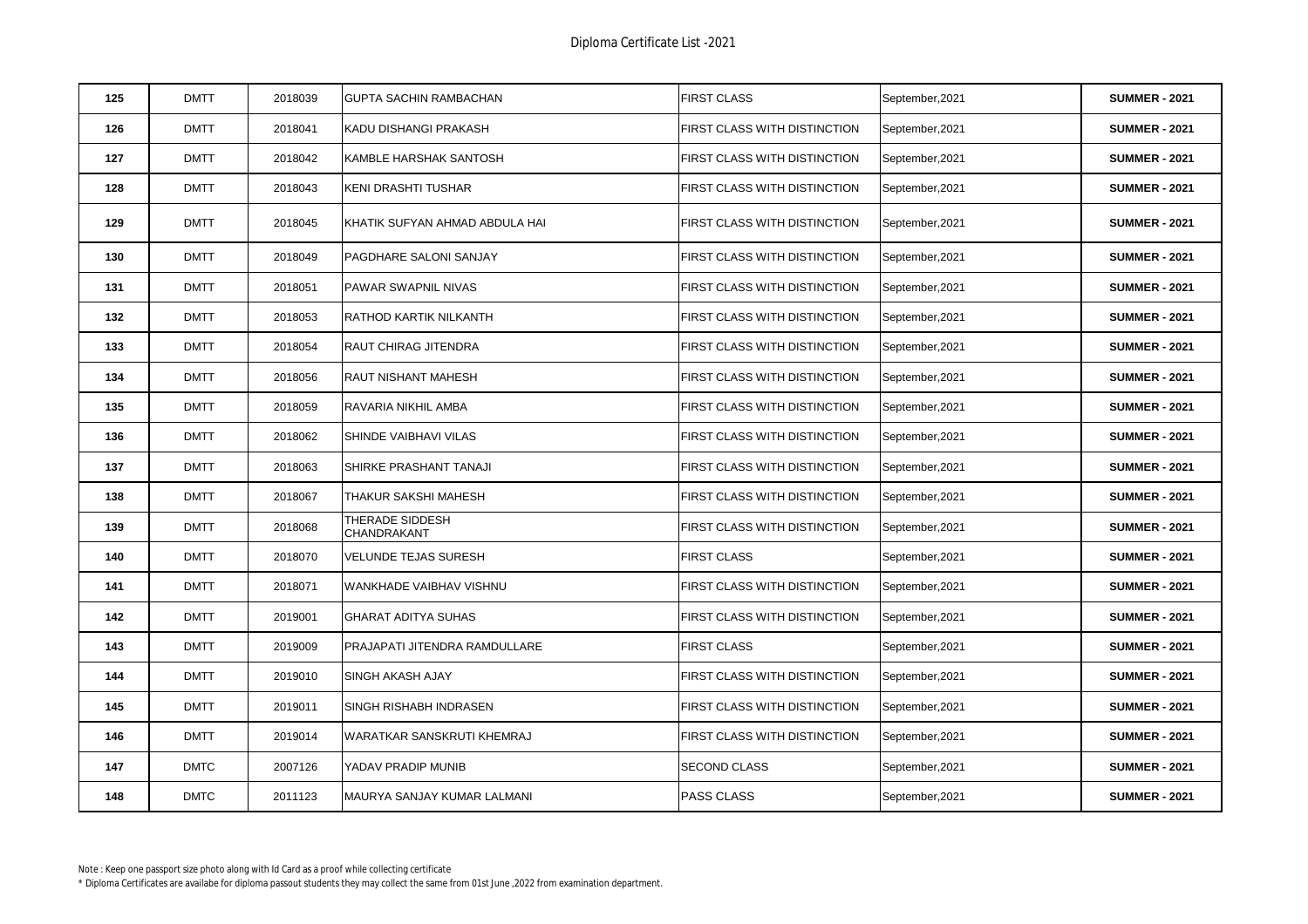| 149 | <b>DMTC</b> | 2017214 | YEVALE GANESH TANAJI         | <b>FIRST CLASS</b>           | September, 2021 | <b>SUMMER - 2021</b> |
|-----|-------------|---------|------------------------------|------------------------------|-----------------|----------------------|
| 150 | <b>DMTC</b> | 2018058 | RAUT RITIK RAJENDRA          | <b>FIRST CLASS</b>           | September, 2021 | <b>SUMMER - 2021</b> |
| 151 | <b>DMTC</b> | 2018137 | <b>DEO HARDIK ANAND</b>      | FIRST CLASS WITH DISTINCTION | September,2021  | <b>SUMMER - 2021</b> |
| 152 | <b>DMTC</b> | 2018138 | DHUMAL VAIBHAV MOHAN         | <b>FIRST CLASS</b>           | September, 2021 | <b>SUMMER - 2021</b> |
| 153 | <b>DMTC</b> | 2018139 | <b>DUBEY SURAJ PRAMOD</b>    | <b>FIRST CLASS</b>           | September, 2021 | <b>SUMMER - 2021</b> |
| 154 | <b>DMTC</b> | 2018142 | <b>GUPTA KUSH DILIP</b>      | <b>FIRST CLASS</b>           | September, 2021 | <b>SUMMER - 2021</b> |
| 155 | <b>DMTC</b> | 2018144 | JADHAV SHUBHAM TUKARAM       | FIRST CLASS WITH DISTINCTION | September, 2021 | <b>SUMMER - 2021</b> |
| 156 | <b>DMTC</b> | 2018145 | JADHAV SUHAS CHANDRAKANT     | FIRST CLASS WITH DISTINCTION | September, 2021 | <b>SUMMER - 2021</b> |
| 157 | <b>DMTC</b> | 2018148 | KADAM KIRAN DEEPAK           | <b>FIRST CLASS</b>           | September, 2021 | <b>SUMMER - 2021</b> |
| 158 | <b>DMTC</b> | 2018149 | KINI ABHISHEK PRADIP         | <b>FIRST CLASS</b>           | September, 2021 | <b>SUMMER - 2021</b> |
| 159 | <b>DMTC</b> | 2018151 | MORE SWARUP RAJU             | <b>FIRST CLASS</b>           | September, 2021 | <b>SUMMER - 2021</b> |
| 160 | <b>DMTC</b> | 2018154 | PRAJAPATI DHANANJAY LALCHAND | <b>FIRST CLASS</b>           | September, 2021 | <b>SUMMER - 2021</b> |
| 161 | <b>DMTC</b> | 2018155 | RANE DHAVAL VIVEK            | FIRST CLASS                  | September, 2021 | <b>SUMMER - 2021</b> |
| 162 | <b>DMTC</b> | 2018156 | RAWOOL RUPESH SANJAY         | FIRST CLASS WITH DISTINCTION | September, 2021 | <b>SUMMER - 2021</b> |
| 163 | <b>DMTC</b> | 2018157 | SARODE KHUSHAL RAJENDRA      | <b>FIRST CLASS</b>           | September, 2021 | <b>SUMMER - 2021</b> |
| 164 | <b>DMTC</b> | 2018161 | TANDEL CHINMAY PRAKASH       | <b>FIRST CLASS</b>           | September, 2021 | <b>SUMMER - 2021</b> |
| 165 | <b>DMTC</b> | 2018164 | TIWARI AGAM ASHOK            | <b>FIRST CLASS</b>           | September, 2021 | <b>SUMMER - 2021</b> |
| 166 | <b>DMTC</b> | 2018165 | TIWARI VIKAS VIJAY           | FIRST CLASS WITH DISTINCTION | September, 2021 | <b>SUMMER - 2021</b> |
| 167 | <b>DMTC</b> | 2018167 | VARMA ANKIT SHRIPAL          | FIRST CLASS WITH DISTINCTION | September, 2021 | <b>SUMMER - 2021</b> |
| 168 | <b>DMTC</b> | 2018170 | YADAV SATISH DALSINGAR       | <b>FIRST CLASS</b>           | September, 2021 | <b>SUMMER - 2021</b> |
| 169 | <b>DMTC</b> | 2019101 | <b>BANGAR NILESH ASHOK</b>   | <b>FIRST CLASS</b>           | September, 2021 | <b>SUMMER - 2021</b> |
| 170 | <b>DMTC</b> | 2019102 | BEHERA DEEPAK KRISHNA        | FIRST CLASS WITH DISTINCTION | September, 2021 | <b>SUMMER - 2021</b> |
| 171 | <b>DMTC</b> | 2019103 | DUBEY MANDVI PRABHAKAR       | <b>FIRST CLASS</b>           | September, 2021 | <b>SUMMER - 2021</b> |
| 172 | <b>DMTC</b> | 2019104 | <b>GUPTA VIKAS SUBHASH</b>   | <b>FIRST CLASS</b>           | September, 2021 | <b>SUMMER - 2021</b> |
| 173 | <b>DMTC</b> | 2019106 | MORE ISHA MANOHAR            | FIRST CLASS WITH DISTINCTION | September, 2021 | <b>SUMMER - 2021</b> |